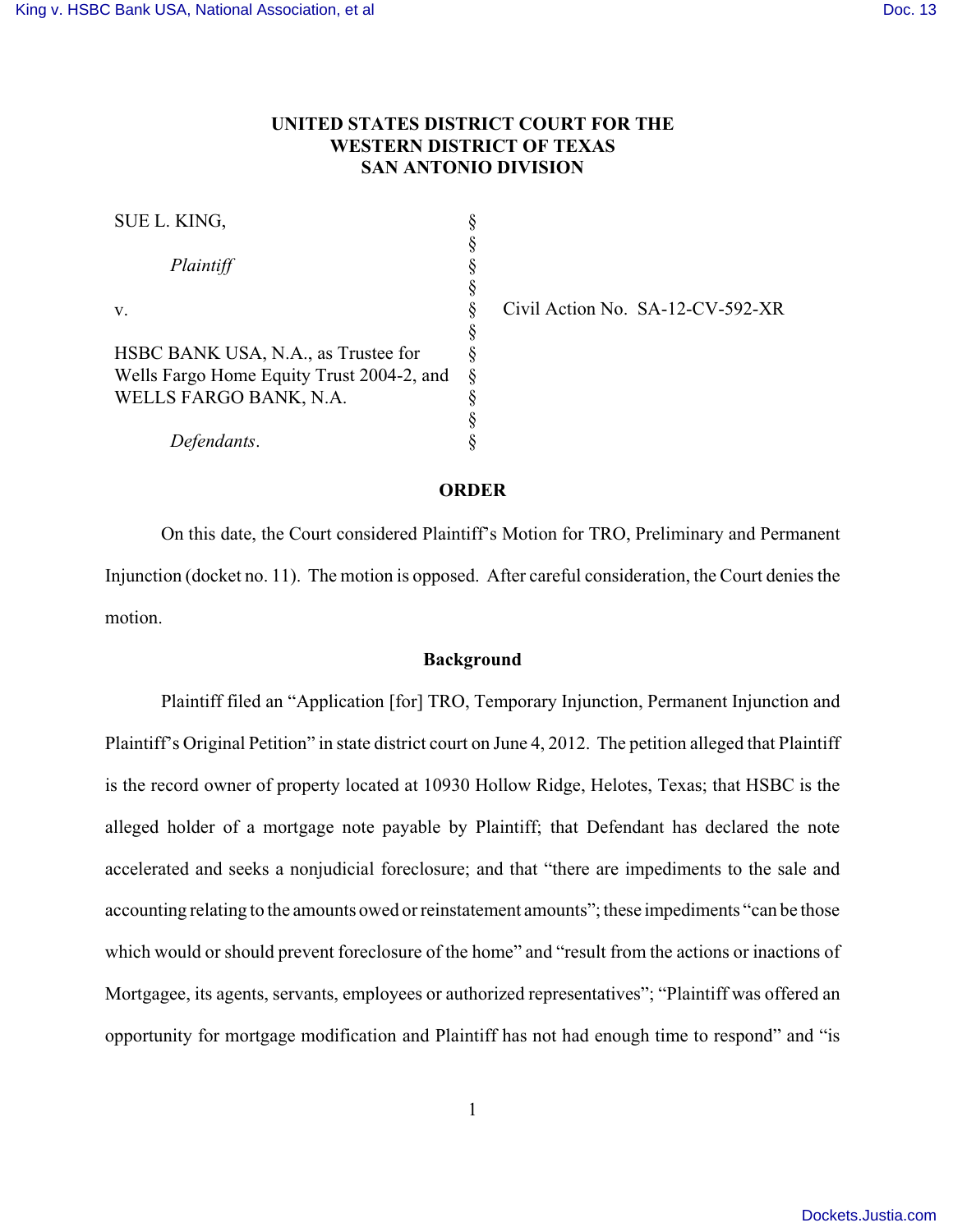exploring other options under state and federal law to which she may be entitled in order to reform, modify, or qualify for alternative programs designed to aid the plaintiff on a temporary basis including Federal HASP(Homeowner Affordability and Stability Plan) and MHA (Making Home Affordable)"; Plaintiff "would need to ascertain compliance by Defendant with these Federal enacted legislation [*sic*] which can not be done without discovery."

Plaintiff asserts causes of action for (1) breach of contract; (2) violation of sections 51.002, 51.0074, and/or 51.0075 of the Texas Property Code<sup>1</sup>; (3) violations of the Texas Debt Collection Practices Act<sup>2</sup>; (4) trespass to try title; and (5) reformation. Plaintiff seeks damages and injunctive relief preventing foreclosure.

<sup>2</sup> The petition cites sections 392.301(b)(3), 392.301(a)(8), 392.303(b), and 392.304(8)(j) of the Texas Finance Code. Section 392.301(b)(3) states that the Act *does not* prevent a debt collector from "exercising or threatening to exercise a statutory or contractual right of seizure, repossession, or sale that does not require court proceedings." Section 392.301(a)(8) provides that "[i]n debt collection, a debt collector may not use threats, coercion, or attempts to coerce that employ any of the following practices . . . (8) threatening to take an action prohibited by law." Section 392.303(b) provides, "(b) Notwithstanding Subsection (a)(2), a creditor may charge a reasonable reinstatement fee as consideration for renewal of a real property loan or contract of sale, after default, if the additional fee is included in a written contract executed at the time of renewal." And section 392.304(8)(j) does not exist.

 $1$  Section 51.002 establishes provisions governing the sale of real property under a contract lien, including the time and date of the sale and the notice required for such sale. Section 51.0074 is entitled "duties of trustee" and provides that "(a) One or more persons may be authorized to exercise the power of sale under a security instrument; (b) A trustee may not be: (1) assigned a duty under a security instrument other than to exercise the power of sale in accordance with the terms of the security instrument; or (2) held to the obligations of a fiduciary of the mortgagor or mortgagee." Section 51.0075 is entitled "authority of trustee or substitute trustee" and provides that "A trustee or substitute trustee may set reasonable conditions for conducting the public sale if the conditions are announced before bidding is opened for the first sale of the day held by the trustee or substitute trustee." It also governs who many appoint a substitute trustee, provides that the name and a street address for a trustee must be disclosed on the notice required by § 51.002(b), and provides that the substitute trustee shall disburse proceeds as provided by law. Plaintiff alleges no facts specific to any of these provisions. Nor are there any factual allegations that the substitute trustees violated any of their duties under the Property Code.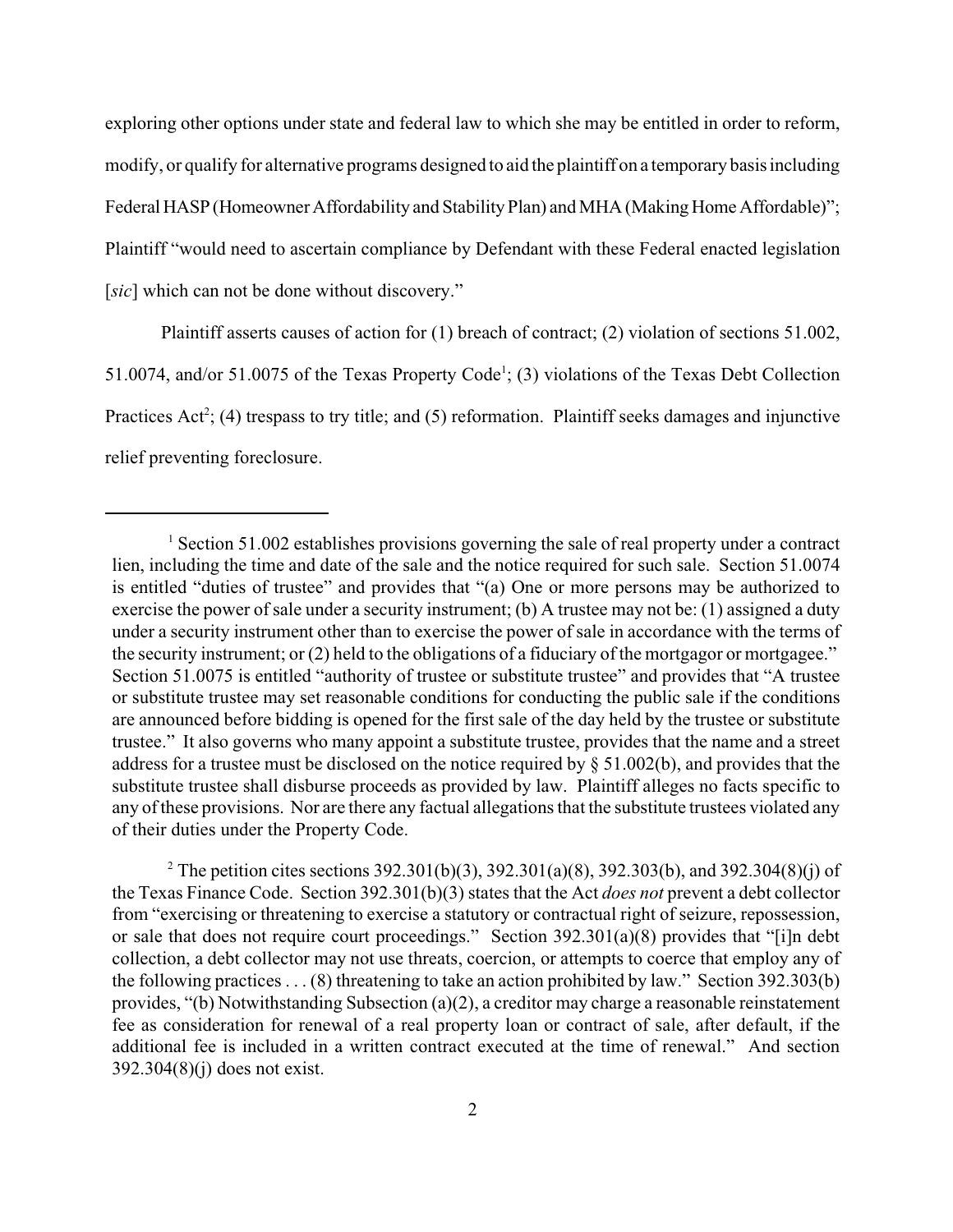The state district court issued a TRO on June 4 and set a hearing on the temporary injunction application for June 18. Defendants filed an answer on June 13, 2012. Defendants removed the case to this Court on June 15, alleging diversity jurisdiction. The Notice of Removal alleges the following facts in support of diversity jurisdiction: (1) Plaintiff is a citizen of Texas; (2) Defendant HSBC is a citizen of New York; (3) Defendant Wells Fargo is a citizen of South Dakota; (4) to the extent the petition names the Substitute Trustees, they are improperly joined; (5) the tax appraised value of the property for 2012 as shown by the Bexar County tax rolls is \$262,262.00.<sup>3</sup>

On July 10, Defendants filed a "Motion to Dismiss Pursuant to Rule  $12(b)(6)$ ."<sup>4</sup> In response, Plaintiff sought an extension of time to respond to the motion, stating that she wished to move to remand and should not be required to respond to the motion to dismiss until jurisdiction was determined. The Court granted the motion, giving Plaintiff until July 23 to filed a motion to remand and extended the time for responding to the motion to dismiss until two weeks after the motion to remand was ruled upon.

Plaintiff filed a motion to remand on July 23, arguing that this Court lacks diversity jurisdiction because her equity in the property is not more than \$48,252.00. The next day, July 24, the Court entered a text order denying the motion to remand, noting that the measure of the amount in controversy in this case, which asserts a claim for trespassto try title and injuctive relief preventing foreclosure, is the value of the property. Because the value of property far exceeds \$75,000, the

<sup>&</sup>lt;sup>3</sup> The Court can and does take judicial notice of this fact.

<sup>&</sup>lt;sup>4</sup> Since Defendants had answered, the proper vehicle for asserting that Plaintiff's petition fails to state a claim is Rule 12(c). Because the standard for determining motions under 12(b)(6) and 12(c) is the same, the Court converts such motions to Rule 12(c) motions.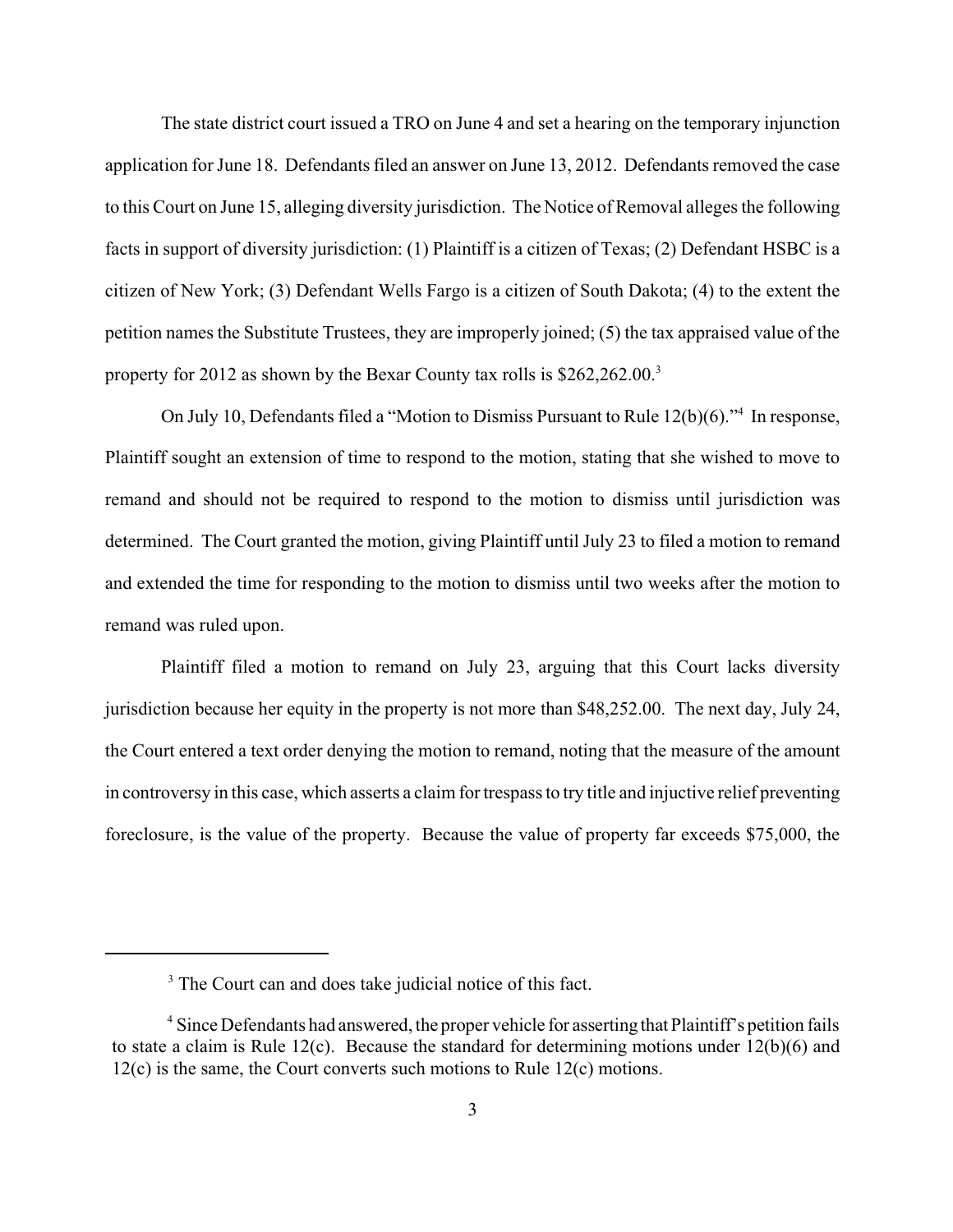requisite amount in controversy exists.<sup>5</sup> Plaintiff's response to the motion to dismiss is therefore due August 7.

On August 2, Plaintiff filed the instant opposed motion for temporary restraining order, preliminary injunction, and permanent injunction seeking to stop a foreclosure sale scheduled for August 7. The motion indicates that Plaintiff is unaware that the motion to remand has been denied.

#### **Analysis**

Plaintiff's request for emergency relief seeks to enjoin Defendants from foreclosing on the property while this case is pending. Under well-settled Fifth Circuit precedent, a preliminary injunction is an extraordinary remedy that should not be granted unless the movant demonstrates by a clear showing: (1) a substantial likelihood of success on the merits; (2) a substantial threat of irreparable harm if the injunction is not granted; (3) that the threatened injury outweighs any harm that may result from the injunction to the non-movant; and (4) that the injunction will not undermine the public interest.<sup>6</sup> Valley v. Rapides Parish School Bd., 118 F.3d 1047, 1051 (5th Cir. 1997). To determine the likelihood of success on the merits, the Court looks to the standards provided by the substantive law. *See Mississippi Power & Light Co. v. United Gas Pipe Line Co.*, 760 F.2d 618, 622 (5th Cir.1985).

Thus, to determine whether Plaintiff has a likelihood of success on the merits, the Court looks

 $<sup>5</sup>$  Plaintiff did not assert that the substitute trustees were parties whose presence would affect</sup> diversity jurisdiction. This Court has previously held that claims asserted against a substitute trustee in order to prevent foreclosure by injunctive relief do not affect diversity jurisdiction, because the substitute trustee in that situation is only a nominal party. As noted, Plaintiff has not alleged any facts or claims demonstrating that Plaintiff is asserting any claim directly against the substitute trustee(s) for violations of the Property Code or otherwise.

 $\rm^6$ The factors that govern an application for a temporary restraining order are the same as those that govern a request for preliminary injunction. *Hill v. Green County School Dist.*, 848 F. Supp. 697, 703 (S.D. Miss. 1994).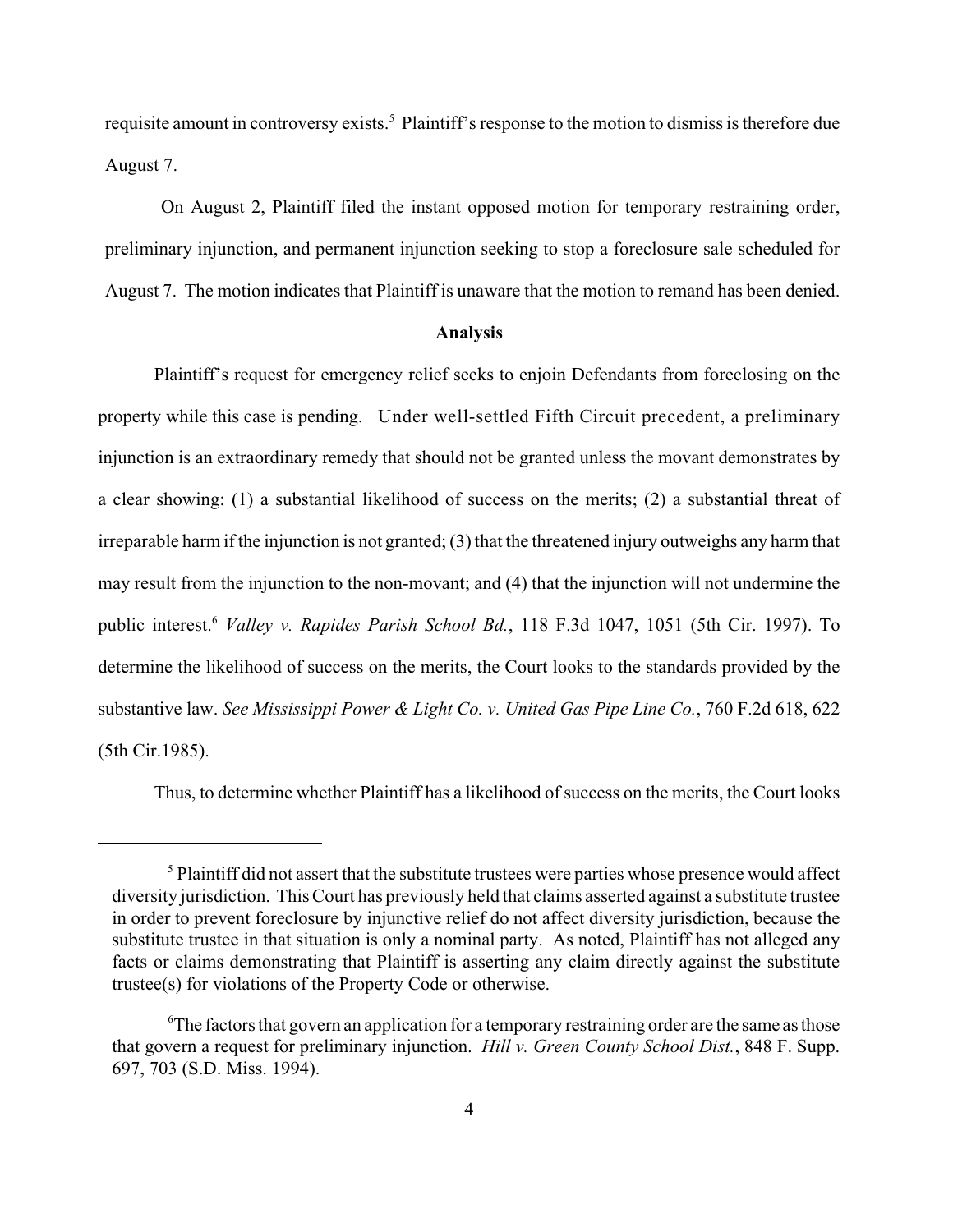to the claims asserted in the petition, as supplemented by the motion. Although Plaintiff asserts a number of causes of action in her state court petition, as pointed out by Defendants in the motion to dismiss, it lacks the factual support needed to raise the right to relief to a plausible level. Plaintiff asserts a claim for breach of contract, but fails to allege facts establishing a contract or the breach thereof. As noted, Plaintiff cites violations of three Texas Property Code provisions, but fails to allege facts establishing that any of these provisions was violated. Plaintiff asserts violations of the Texas Debt Collection Practices Act, but fails to allege any facts to support such violations. Further, Plaintiff fails to allege any facts that would support a claim for trespass to try title or "reformation."

Turning to the motion for preliminary injunction, Plaintiff states the following: (1) her home was noticed for foreclosure on July 9, setting the foreclosure on August 7; (2) Defendants filed a 12(b) motion that may effectively deny Plaintiff the discovery that she needs in order to further amend her pleadings with the necessary factual specificity; (3) counsel contacted counsel for Defendants and requested that they voluntarily stay the foreclosure because the motion to dismiss and motion to remand remained pending (though the motion to remand has been denied); (4) counsel files this application to maintain the status quo until a formal hearing can be held; (5) HSBC is the alleged holder of the mortgage note and Wells Fargo Bank is the mortgage servicer; (6) Plaintiff purchased the property in 2004 and Wells Fargo induced and set up Plaintiff on two loans, the first lien with Wells Fargo in the amount of \$188,000 and a second lien in the amount of \$47,000 with Option One Mortgage Corporation (an 80/20 loan); (7) Defendants agreed to submit themselves to "Federal Law and Regulations under The Making Home Affordable Program"; (8) Plaintiff is covered under HAMP and "meets the criterion for genuine fair substantive and procedural due process considerations by the Defendants [who] were participants in the HAMP program as servicers"; (9) HAMP and other programs are supposed to provide the borrower with fair consideration of their applications for loan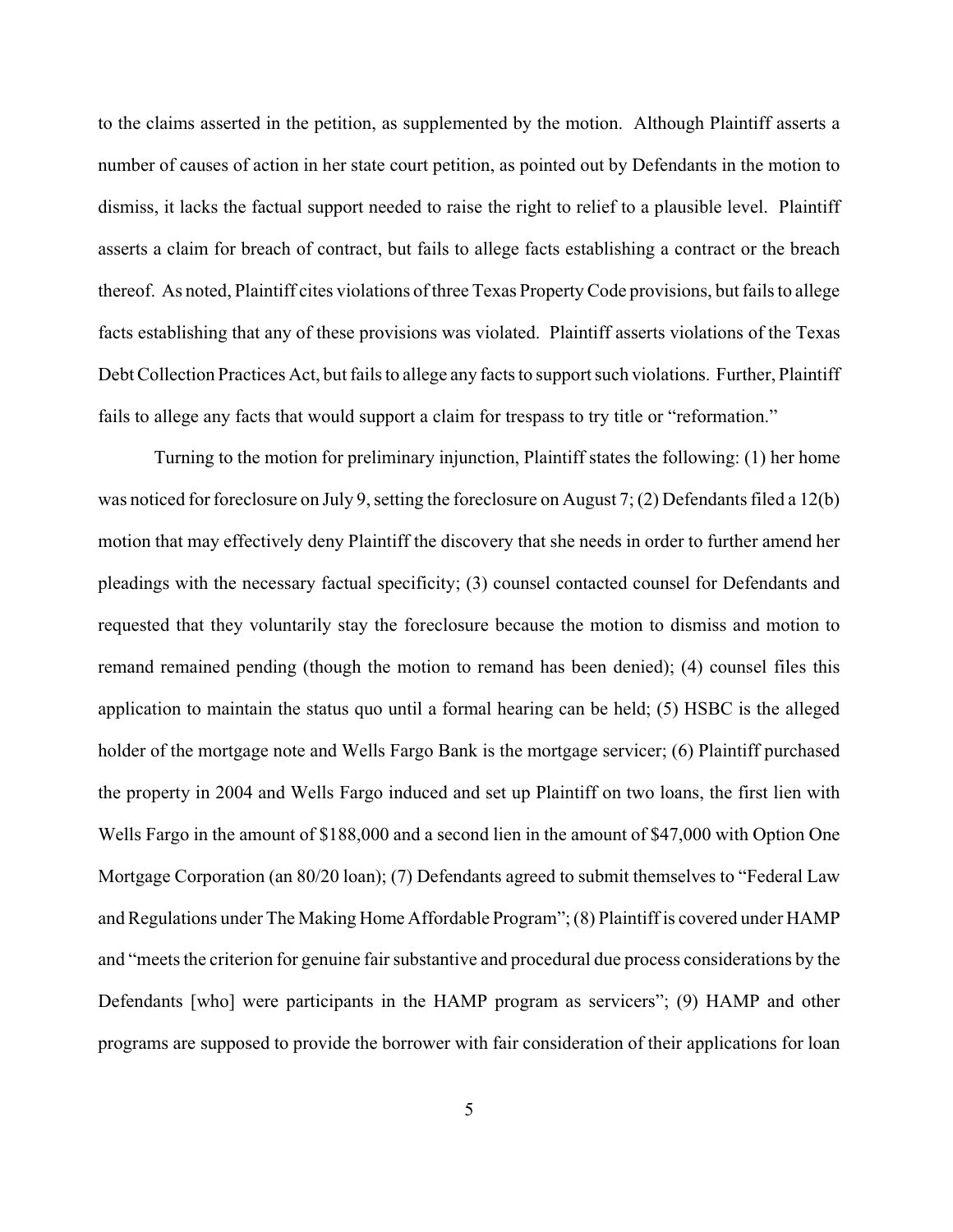reformation and modification and sets out time lines and procedures for acceptance and consideration so the homeowner won't get further behind; (10) if a homeowner under MHA rules is found not to be eligible, the homeowner "must be provided for alternatives which was not adequately done in this case"; (11) because the administration of HAMP discretion has been delegated to the Banks who agree with the federal government to be bound by its rules, purposes and guidelines, the Banks are "acting under color of law and subject [to] due process standards under the 5th Amendment of the U.S. Constitution and breach their contract with Plaintiff to do the same or misrepresented that it would provide fair consideration and due process"; (12) Plaintiff fell behind on her mortgage in late 2008 due to the economic recession; (13) Plaintiff has recovered sufficiently to make her payments but will need a modification or reformation of her loan "which was fully and finally denied her in December 2011"; (14) before that time, Defendants did provide temporary reduction of payment plans but they were not in the amounts requested and essentially did not meet Plaintiff's circumstances; (15) Plaintiff has equity in her home that she will likely lose at a foreclosure auction and she should get an equitable opportunity to sell her home and recover her equity; (16) Defendants did not give Plaintiff genuine consideration for a loan modification; (17) Defendants accept money through fees paid by Plaintiff and/or the United States for "good faith and genuine compliance with mortgage home loan modification applications within three months of submittance" but did not comply with "all considerations and time lines"; (18) Defendants violated the Fifth and Fourteenth Amendments (due process/equal protection) and have failed to live up to the rules by the Treasury Department under HAMP with regard to Plaintiff's mortgage note. Plaintiff further states she is in the process of preparing a motion for leave to amend her complaint.

Based on the motion for injunction, it appears that Plaintiff is asserting either a private cause of action under HAMP/MHA or claims as a third-party beneficiary of Defendants' contract to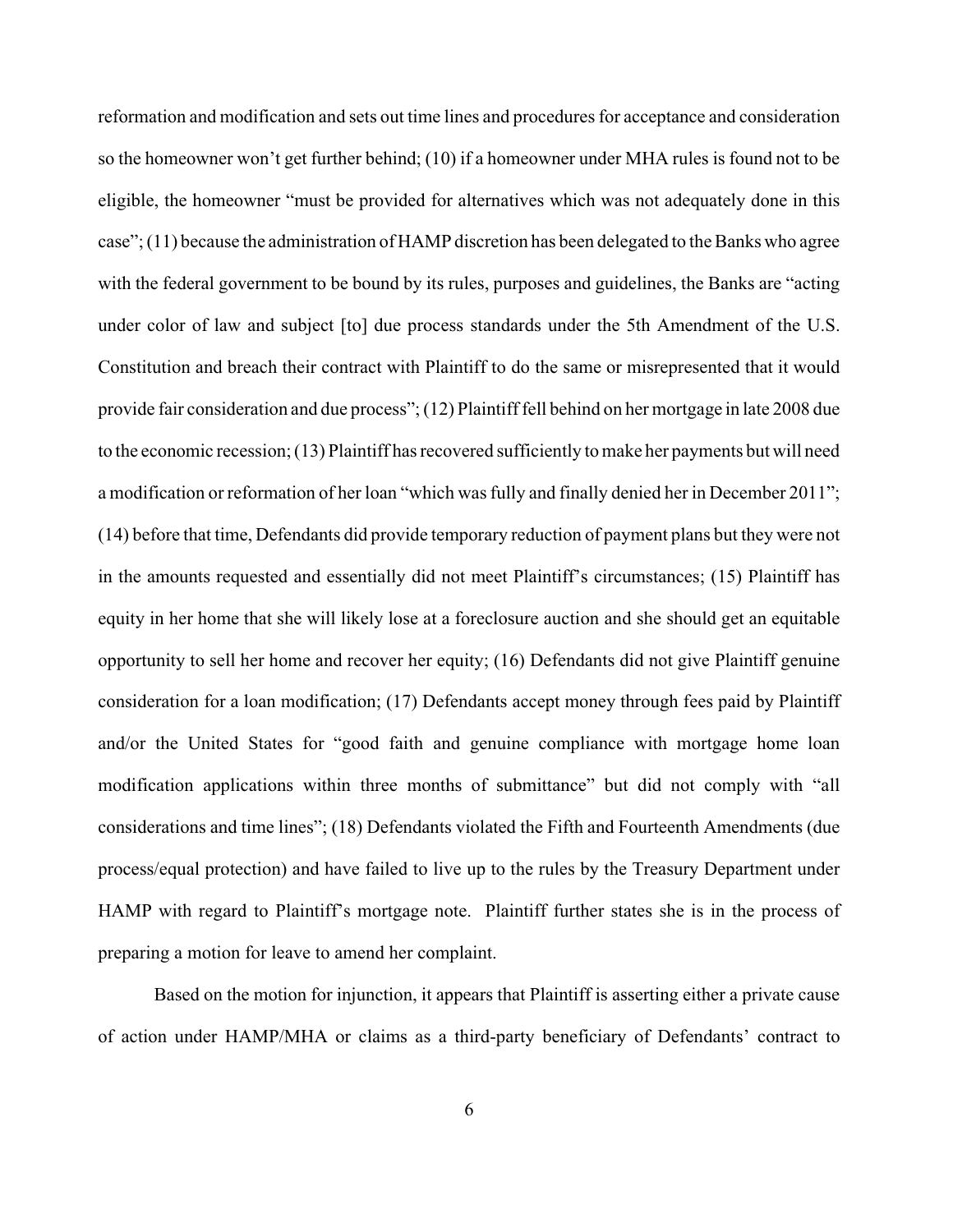participate in HAMP.<sup>7</sup> However, courts have routinely rejected such claims. *See Miller v. Chase Home Finance, LLC*, 677 F.3d 1113 (11th Cir. 2012) (concluding that no private right of action exists under HAMP); *Denley v. Vericrest Financial, Inc.*, Civ. A. No. H-12-992, 2012 WL 2368325, at \*2 (S.D. Tex. June 21, 2012) ("While the goal of HAMP is to facilitate relief for homeowners, HAMP does not confer upon mortgagors a private right of action."); *Easley v. Fed. Nat'l Mortgage Ass'n*, Civ. A. No. 4:10-CV-3734, 2011 WL 6002644 (S.D. Tex. Nov. 30, 2011); *Mortberg v. Litton Loan Servicing, L.P.*, No. 4:10-CV-667, 2011 WL 4421946 (E.D. Tex. Aug. 30, 2011) (dismissing plaintiff's claims for negligence because no private right of action for borrowers exists under HAMP); *Cade v. BAC HomeLoans Serv., LP*, No. H–10–4224, 2011 WL 2470733, at \*2 (S.D. Tex. June 20, 2011) (declining to find a private right of action under HAMP and observing that the majority of courts have "declined to find a private right, and further rejected the theory that borrowers are intended third-party beneficiaries of the HAMP Servicer Participation Agreement"); *Akintunji v. Chase Home Finance L.L.C.*, No. H–11–389, 2011 WL 2470709, at \*4 (S.D. Tex. June 20, 2011) ("There is no private cause of action under HAMP."); *Singh v. Wells Fargo Bank*, No. 1:10–CV–1659 AWI SMS, 2011 WL 66167, at \*7 (E.D. Cal. Jan.7, 2011) ("[I]t is well established that there is no private cause of action under HAMP."); *Hart v. Countrywide Home Loans, Inc*., 735 F. Supp .2d 741, 748 (E.D. Mich. 2010) (noting that there is no express or implied right to sue fund recipients under HAMP

As explained by the Ninth Circuit in *Nevada v. Bank of America Corp.*, 672 F.3d 661, 665 <sup>7</sup> n.1 (9th Cir. 2012):

The Home Affordable Mortgage Program ("HAMP"), 12 U.S.C. § 5219a, is a federal program whereby the United States government privately contracts with banks to provide incentives to enter into residential mortgage modifications. "In March 2009, the United States Department of Treasury announced the details of the Home Affordable Modification Program as part of the Making Home Affordable Program. Under HAMP, individual loan servicers voluntarily enter into contracts with Fannie Mae, acting as the financial agent of the United States, to perform loan modification services in exchange for certain financial incentives."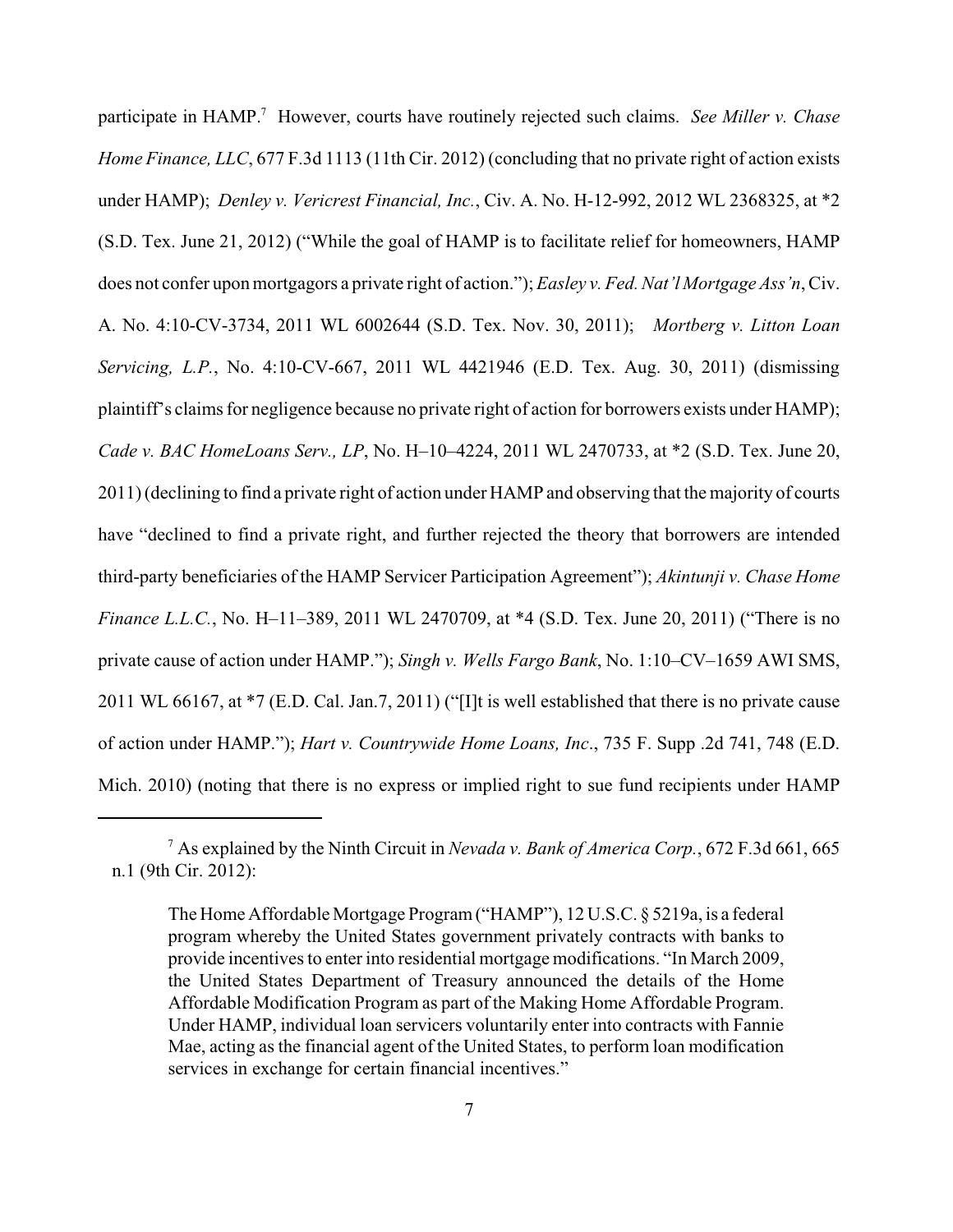because HAMP does not create a private right of action); *Zeller v. Aurora Loan Servs ., LLC*, No. 3:10cv00044, 2010 WL 3219134, at \*1 (W.D. Va. Aug.10, 2010) (determining that HAMP does not create a private right of action for a borrower to recover for an alleged breach of a loan modification); *Wright v. Bank of Am., N.A.*, No. CV10–01723 JF (HRL), 2010 WL 2889117, at \*4 (N.D. Cal. July 22, 2010) (stating that it is "obvious that [HAMP] does not secure an enforceable right for [borrowers]"); *Hoffman v. Bank of Am., N.A.*, No. C10–2171 SI, 2010 WL 2635773, at \*5 (N.D. Cal. June 30, 2010) ("Lenders are not required to make loan modifications for borrowers that qualify under HAMP nor does the servicer's agreement confer an enforceable right on the borrower."); *Simon v. Bank of Am., N.A.*, No. 10-cv-00300-GMN-GRL, 2010 WL 2609436, at \*10 (D. Nev. June 23, 2010) ("Other courts have consistently held that the [HAMP] does not provide borrowers with a private cause of action against lenders."); *Marks v. Bank of Am., N.A.*, No. 03:10-cv-08039-PHX-JAT, 2010 WL 2572988, at \*4 (D. Ariz. June 22, 2010) ("Allowing such a large number of potential plaintiffs [by conferring third-party beneficiary status under HAMP] clearly contravenes the purpose of the HAMP as an administrative tool to effectuate the goals of the EESA."). *Cf. Wigod v. Wells Fargo Bank, N.A.*, 673 F.3d 547 (7th Cir. 2012) (recognizing that HAMP does not create a private right of action but does not preempt appropriate claims under state law). Plaintiff does not allege that Defendants breached any obligations other than their obligations under HAMP/MHA or that any terms of HAMP were incorporated into a contract between Plaintiff and Defendants.

Plaintiff's claims under the Fifth and Fourteenth Amendments also fail because Defendants are private actors, not government actors. The Due Process Clause of the Fifth Amendment to the United States Constitution prohibits the government from depriving persons of "life, liberty, or property, without due process of law." U.S.CONST. amend. V. "In order to apply the proscriptions of the Fifth Amendment to private actors there must exist a sufficiently close nexus between the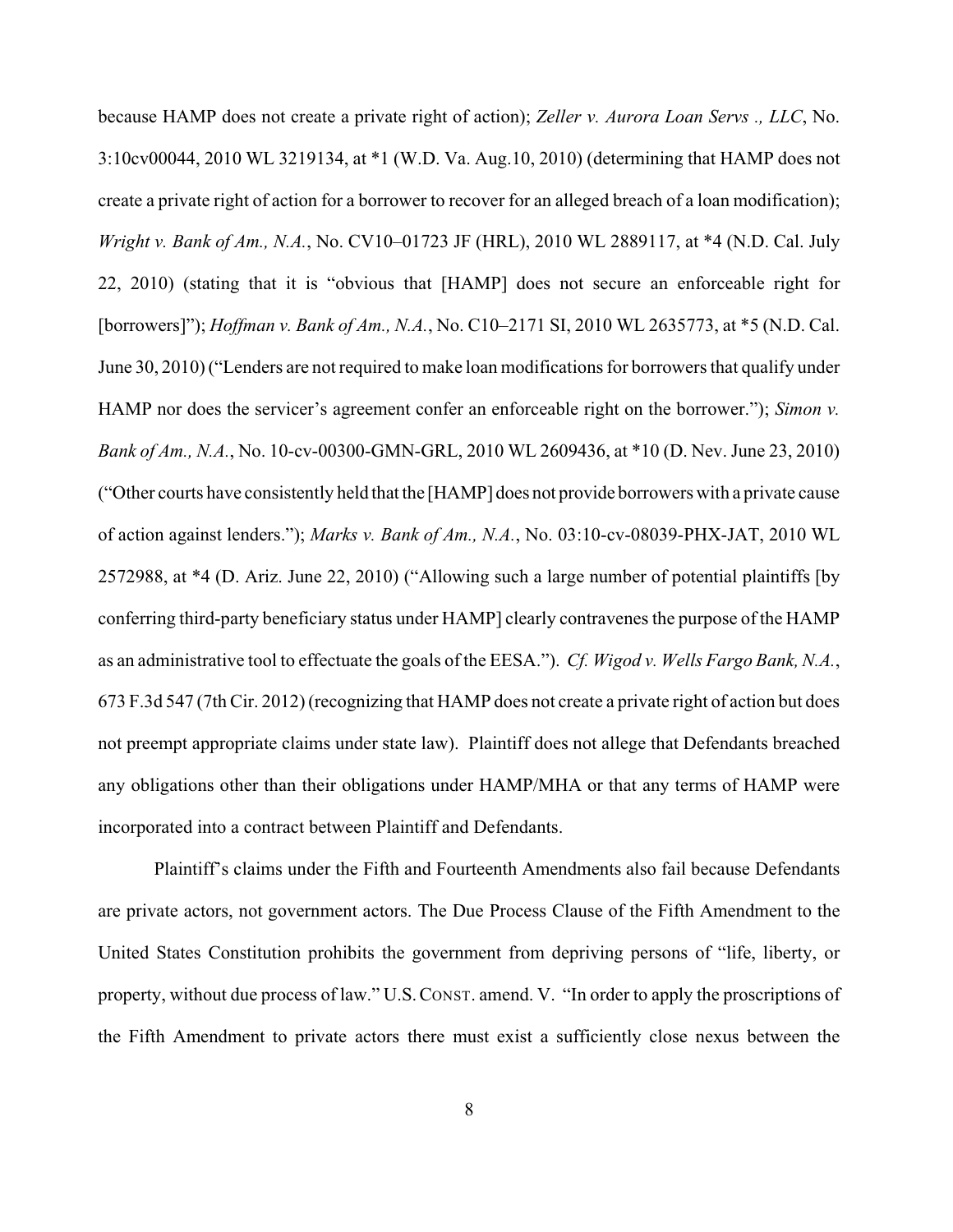government and the challenged action of the private entity so that the action of the latter may be fairly treated as that of the government itself." *Rank v. Nimmo*, 677 F.2d 692, 701 (9th Cir. 1982). Similarly, the Fourteenth Amendment requires state action.

Plaintiff's attempt to classify Defendants as government actors because of their participation in HAMP fails. In analyzing the definition of "federal agency" under the Federal Tort Claims Act, the Supreme Court admonished that although "[b]illions of dollars of federal money are spent each year on projects performed by people and institutions which contract with the Government" and "the Government may fix specific and precise conditions to implement federal objectives," such contracts and regulations do not transform private actors into federal agencies. *United States v. Orleans*, 425 U.S. 807, 815-16, 96 S.Ct. 1971, 1976-77, 48 L.Ed.2d 390 (1976); *see also Dwyer v. Fidelity Nat'l Prop. & Cas. Co.*, 565 F.3d 284 (5th Cir. 2009) (fact that Fidelity served as a fiscal agent and a participant in a heavily regulated federal program did not transform Fidelity into a federal agency under the EAJA). Other courts have rejected due process claims based on HAMP participation because of the lack of a sufficient nexus. *Neal v. E-Trade Bank*, Civ. A. No. S-11-0954, 2011 WL 3813158, at \*3 (E.D. Cal. Aug. 26, 2011) ("[P]laintiffs' attempt to bootstrap HAMP to a procedural due process claim asserted against exclusively private entities is ineffectual. . . . The mere existence of a regulatory scheme which these private defendants must comply with cannot convert them into [government] actors. Such an analysis is inimical to the Due Process Clause."); *Sparks v. Federal Nat'l Mortg. Ass'n*, Civ. A. No. 10-13241, 2011 WL 1118719 (E.D. Mich. March 24, 2011) (rejecting Fourteenth Amendment claim premised on HAMP because Defendants were not state actors). Plaintiff's equal protection claim also fails because Defendants are not government actors.

In addition, some courts have held that due process claims premised on HAMP must fail because HAMP does not provide a constitutionally protected property interest. *E.g., Rosas v.Carengie*